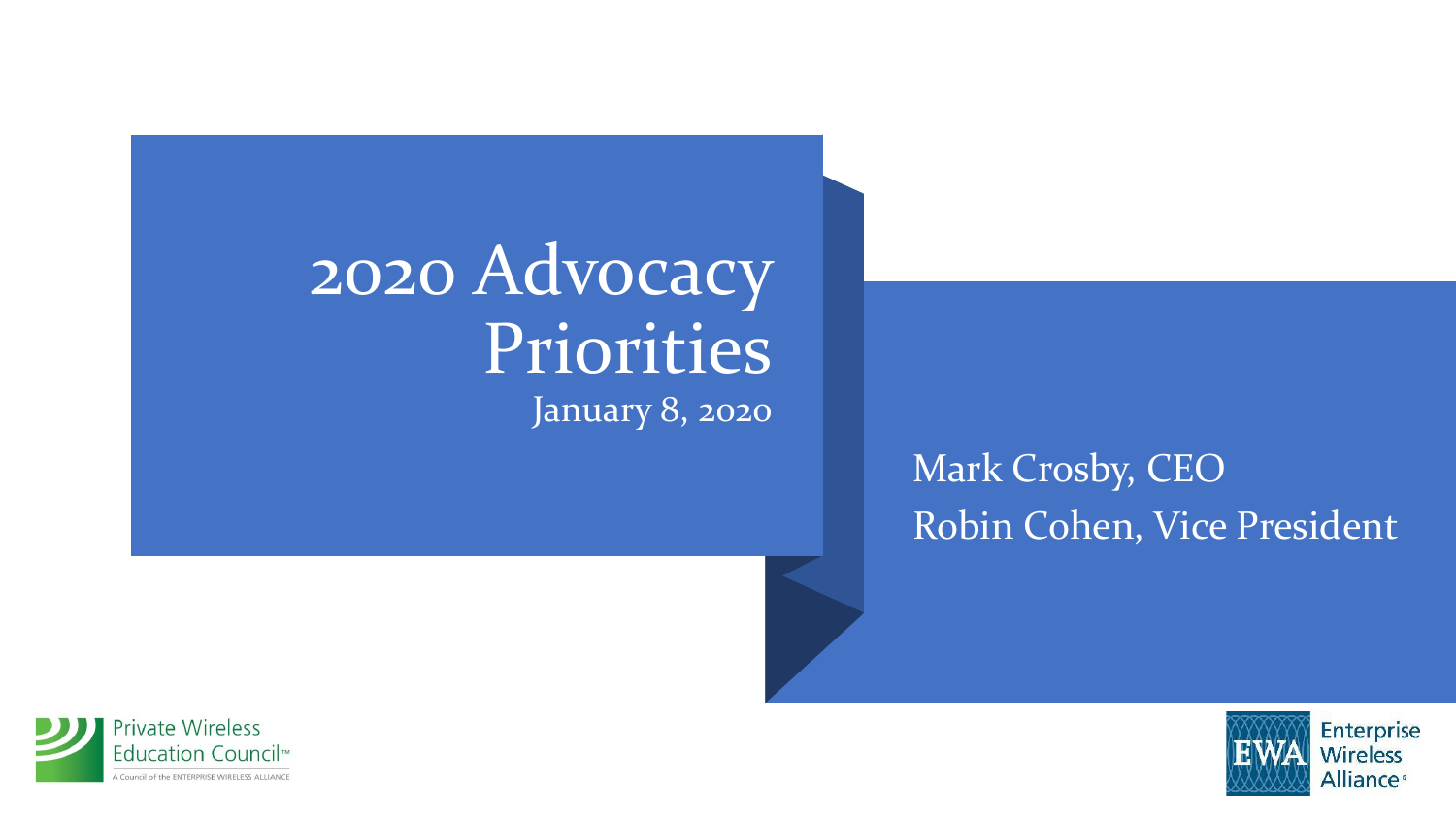#### Webinar Participation

|                            | Q&A |      |
|----------------------------|-----|------|
|                            |     |      |
|                            |     |      |
|                            |     |      |
|                            |     |      |
|                            |     |      |
|                            |     |      |
| You have no question.      |     |      |
|                            |     |      |
|                            |     |      |
|                            |     |      |
|                            |     |      |
|                            |     |      |
|                            |     |      |
| Please input your question | Ĩ   |      |
|                            |     |      |
| Send Anonymously           |     | Send |



- This webinar is being recorded
- Participants are in "listen only" mode
- Ask the presenters questions through the Q&A window
	- **Example 1** Click Q&A to open the window
	- **Type your answer in the box**
	- Click Send

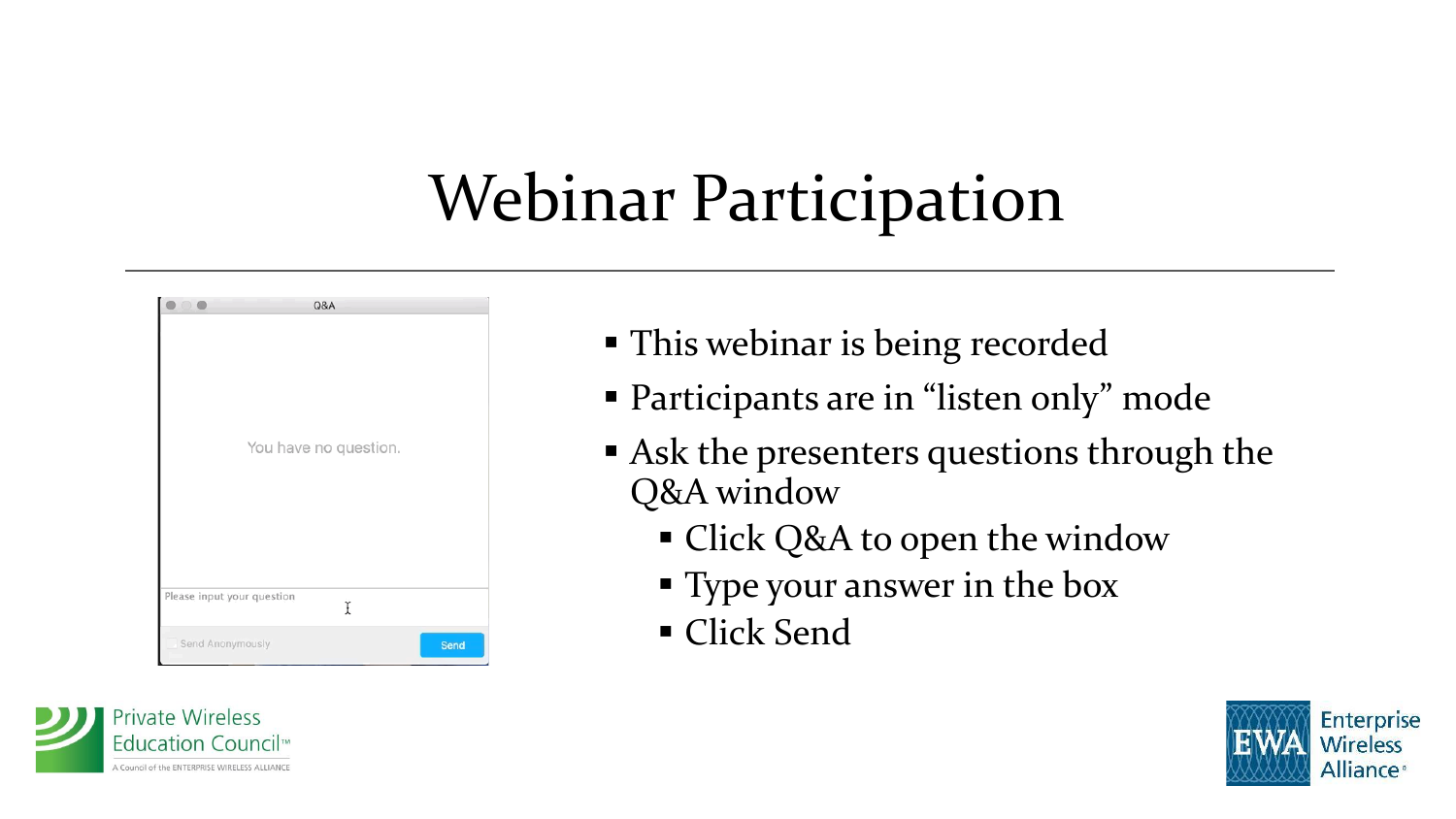#### Presenters

Mark E. Crosby President and CEO

Robin J. Cohen Vice President

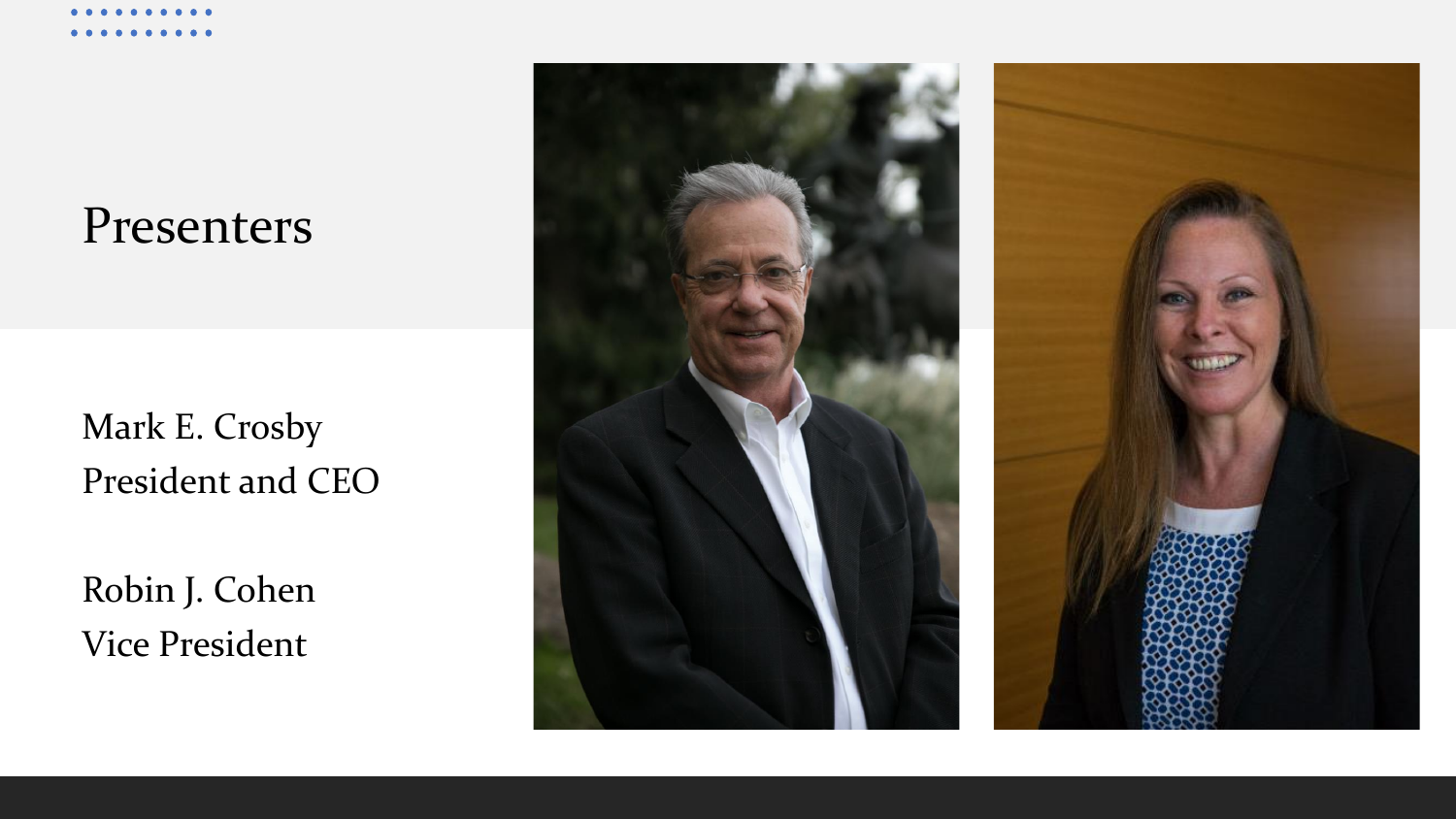#### National **Trade** Association

Primary advocate for business enterprises, private carrier network operators, equipment manufacturers, vendor representatives and wireless sales and service entities that support the private wireless industry



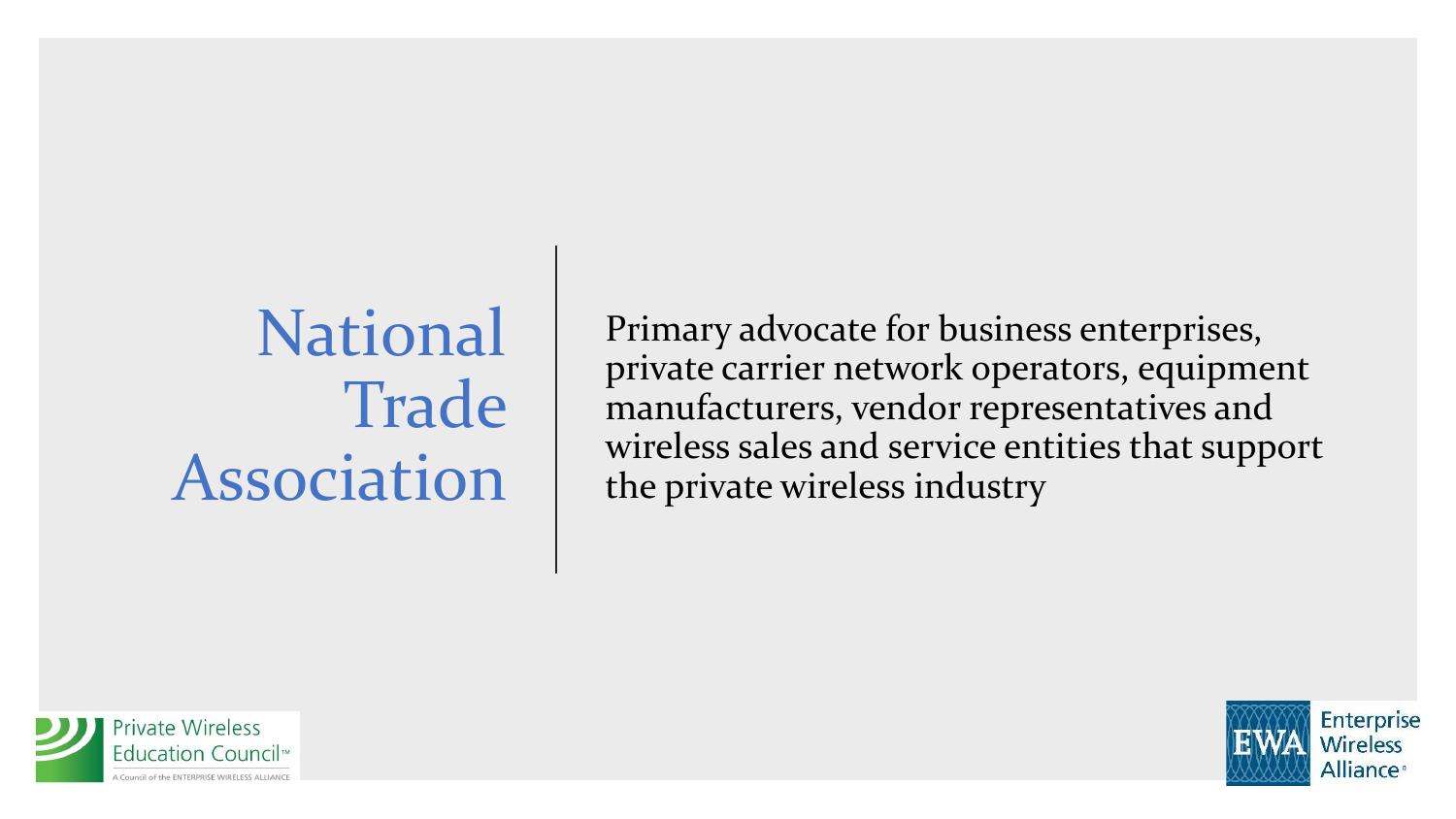#### 800 MHz Expansion and Guard Band

- 860-862 MHz (except southeastern US)
- $\blacksquare$  ~ Eighty (80) 25 kHz channels
- Second tranche in 2020 (?)
- $\blacksquare$  CA, NM, AZ, TX, NV, OK
- FAC MOA to be amended to apply Central Station Alarm access protocol



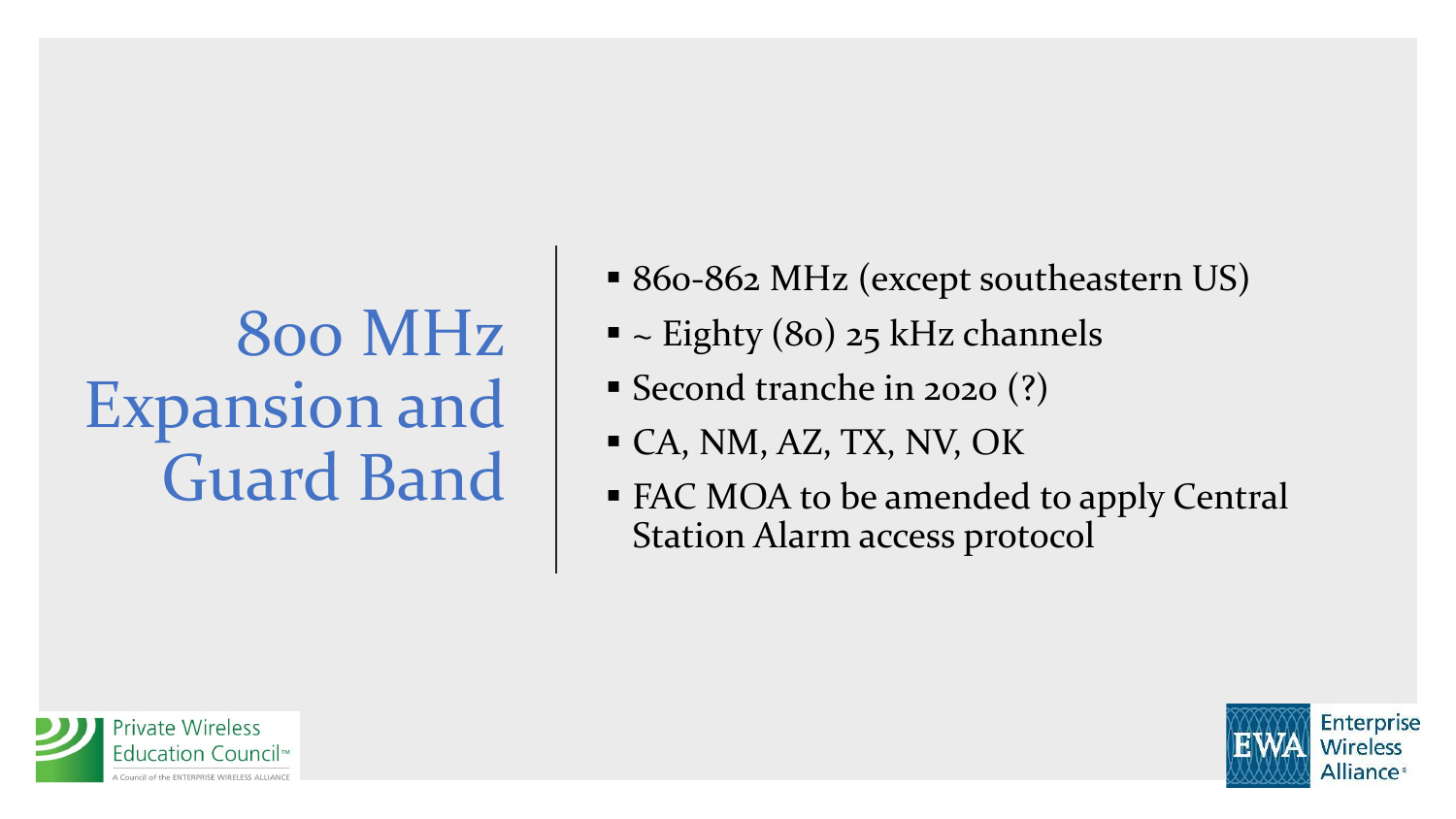## 800 MHz Sprint-Vacated FCC Release **Dates**

- $\blacksquare$  First three years public safety exclusive  $\blacksquare$ years four and five public safety and CII only
- **EXTED After five years, original pool allocations**
- Multiple FCC release dates for same sites and channels prejudices CII, SMR and B/ILT applicants
- 197 channels affected
- LMCC files Petition for Correction requesting FCC to amend the Sprint Vacated database and permission to certify based on initial dates



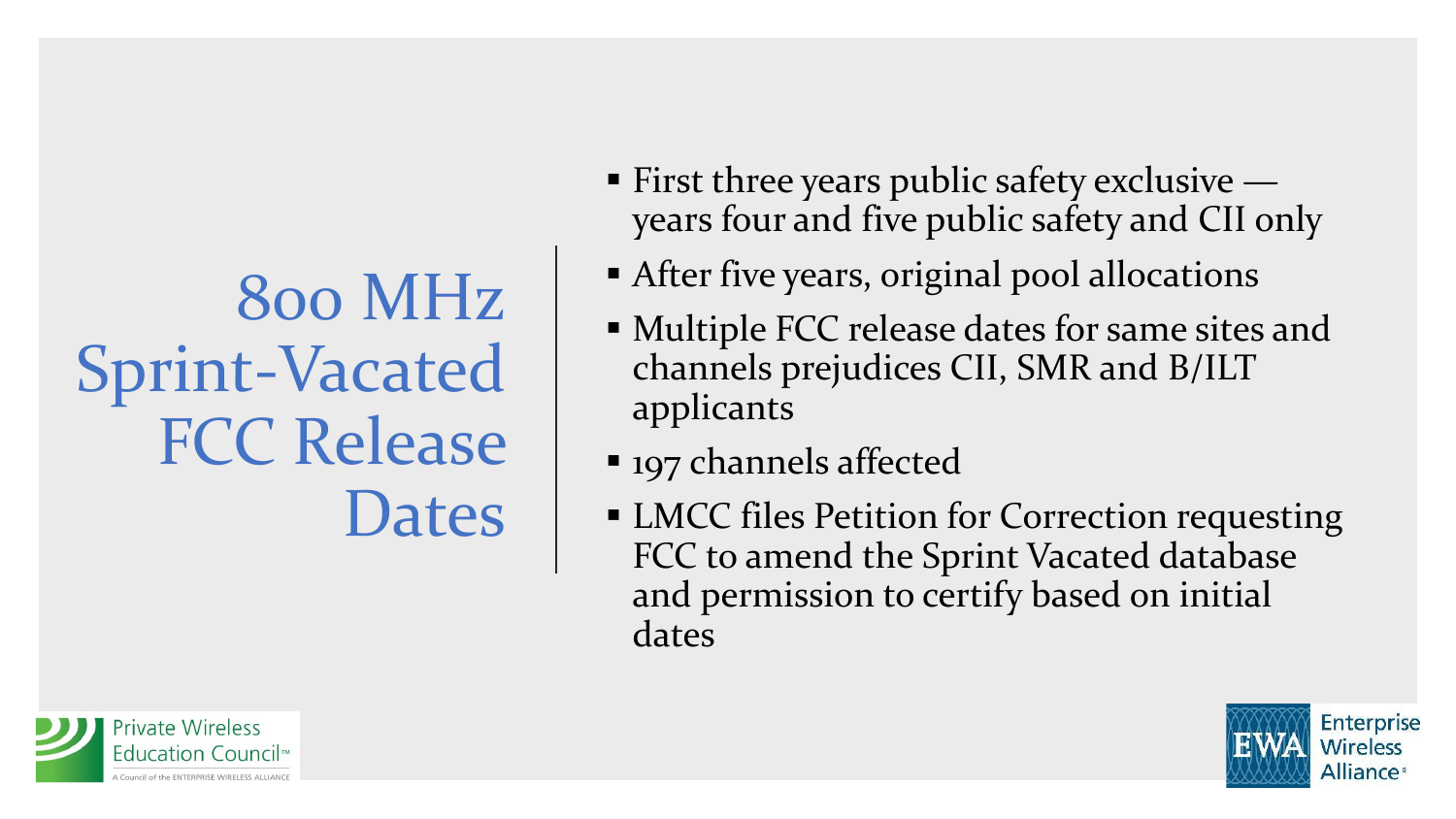#### 800 MHz Interstitial Channels

- 319 12.5kHz channel pairs, available for all eligible users
- **Release in 2020 (?)**
- **FCC needs to accept LMCC proposed** F(50/10) curves for adjacent channel analytical matrix
- Substantially amends and complicates frequency coordination procedures
- EWA will host a webinar specific to this topic



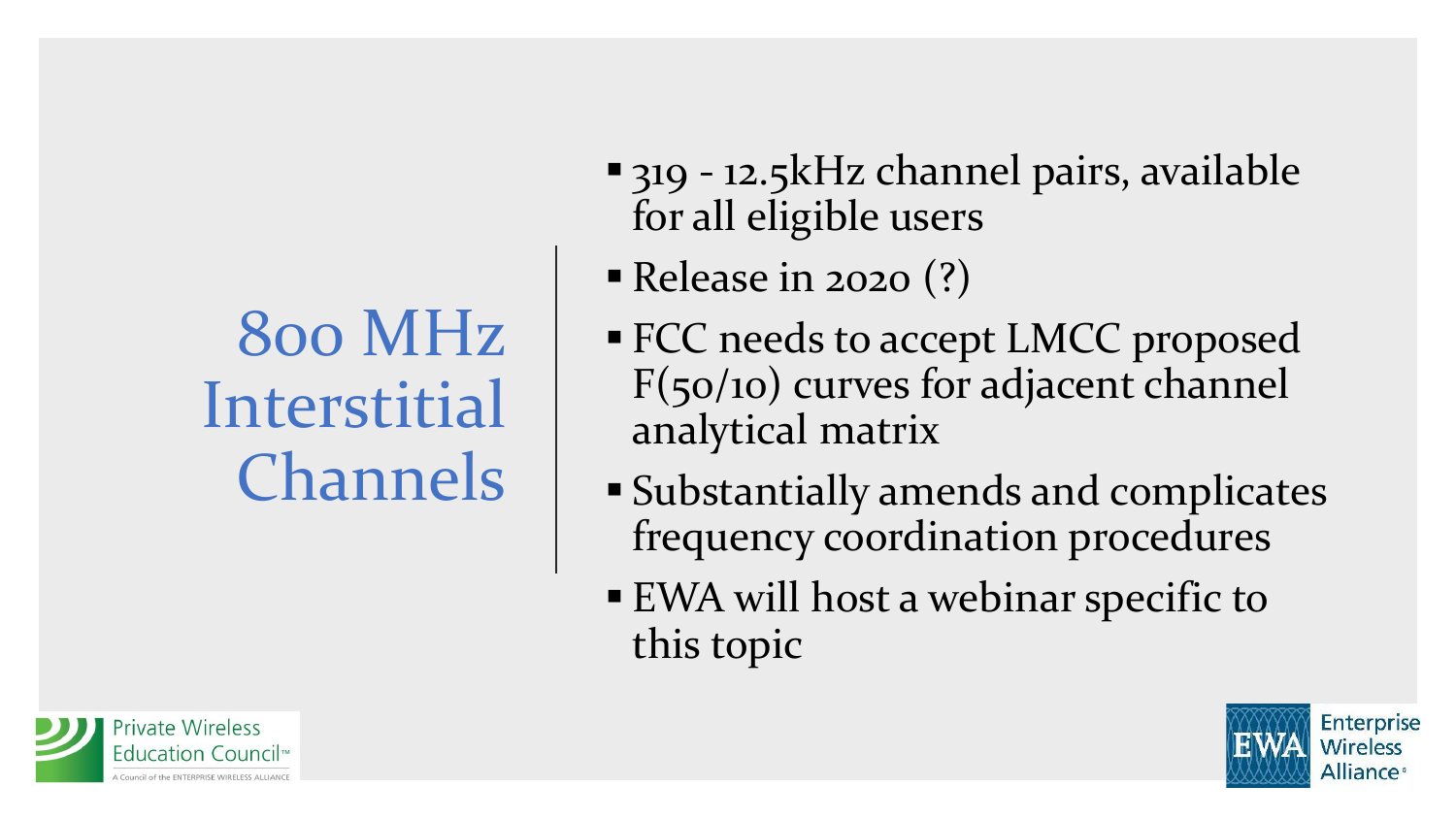#### 900 MHz Broadband

**Private Wireless** Education Council™ Council of the ENTERPRISE WIRELESS ALLIANC

- FCC Notice of Proposed Rulemaking released March of 2019 proposing to repurpose the band to accommodate narrowband and broadband technologies
- $\blacksquare$  3 x 3 MHz Broadband + 1.5 x 1.5 MHz and .5 x .5 MHz Narrowband segments
- Release date of Report and Order in February (?)
- **EXALCE Anterix selects EWA to facilitate** transitions
- **Opportunity for EWA WSSP and PCO** members
- EWA will host a webinar specific to these topics

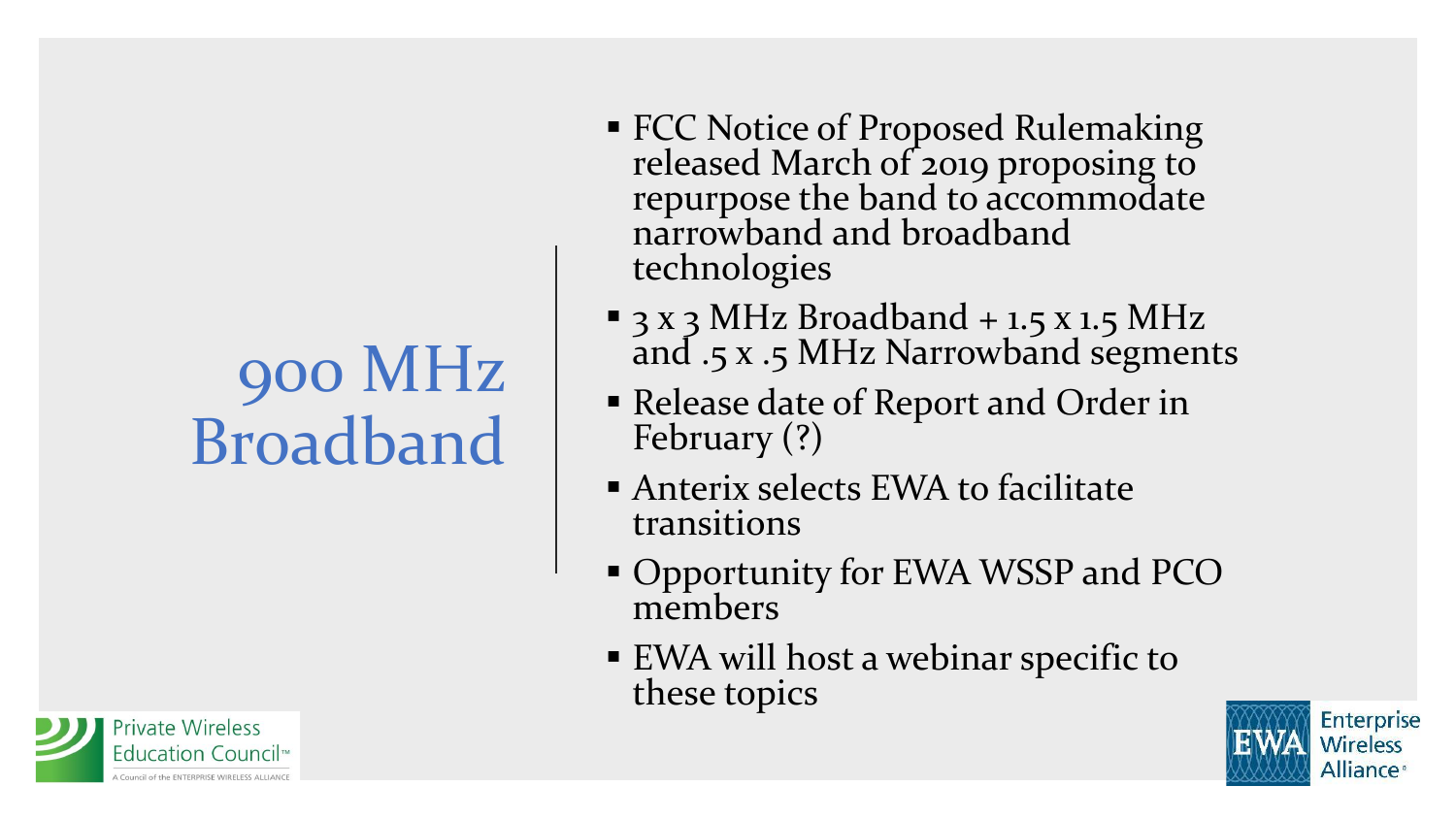Citizens Broadband Radio Service (CBRS) 3550-3650 MHz

- **Unlicensed and licensed operations**
- Five Spectrum Access System (SAS) administrators to prioritize traffic
- **ECC to auction seven-10 MHz Priority Access** Licenses (PALs) on June 25, 2020
- PAL markets anticipated to be by county
- EWA will host a webinar specific to the final FCC rules and access opportunities



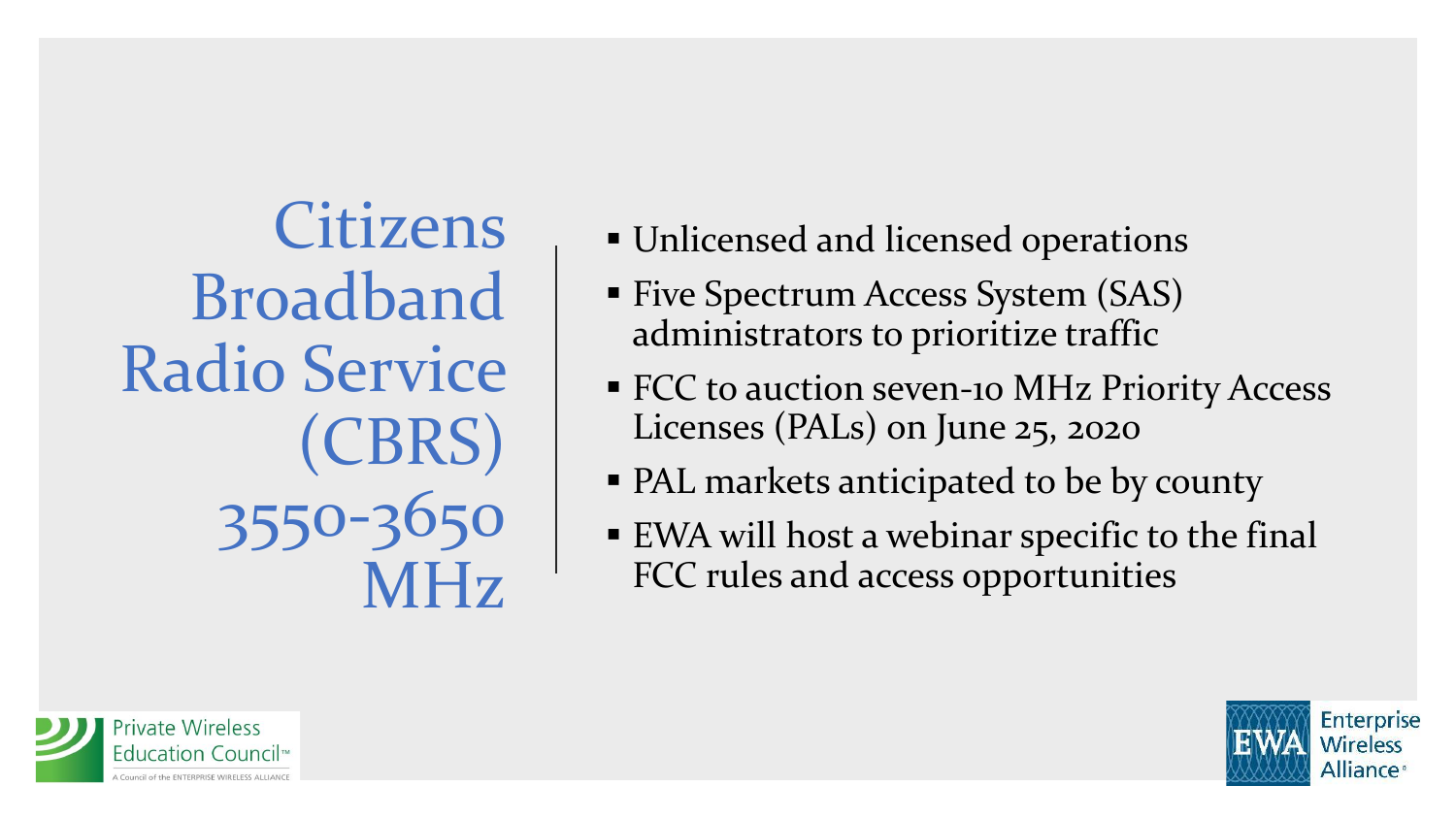### T-Band

- Band placed at risk to accommodate National Public Safety Broadband network (FirstNet)
- 2021 FCC to implement auction 2023 band cleared
- Lack of comparable spectrum and auction revenues
- Application and renewals remain frozen
- House and Senate introduced "Don't Break Up the T-Band Act"
- Repeal Section 6103 by appending to an authorization bill fails
- Lobbying efforts to be duplicated in 2020



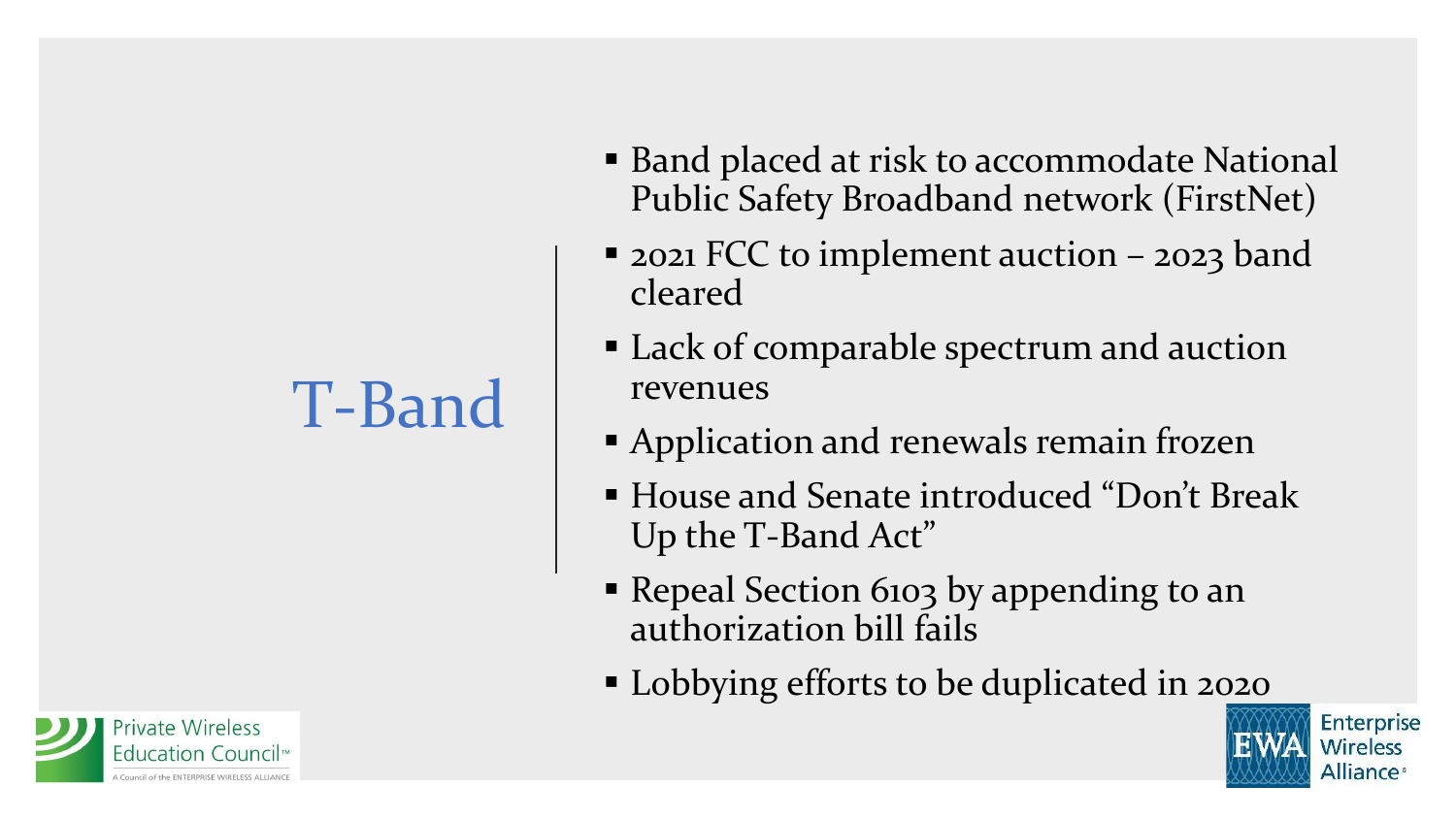**Central** Station Alarm Channels

- Concurrence processes with TMA in effect
- Applications continue to be processed
- B/ILT FB8 only one channel at a time
- **Initium Novum ruling pending**



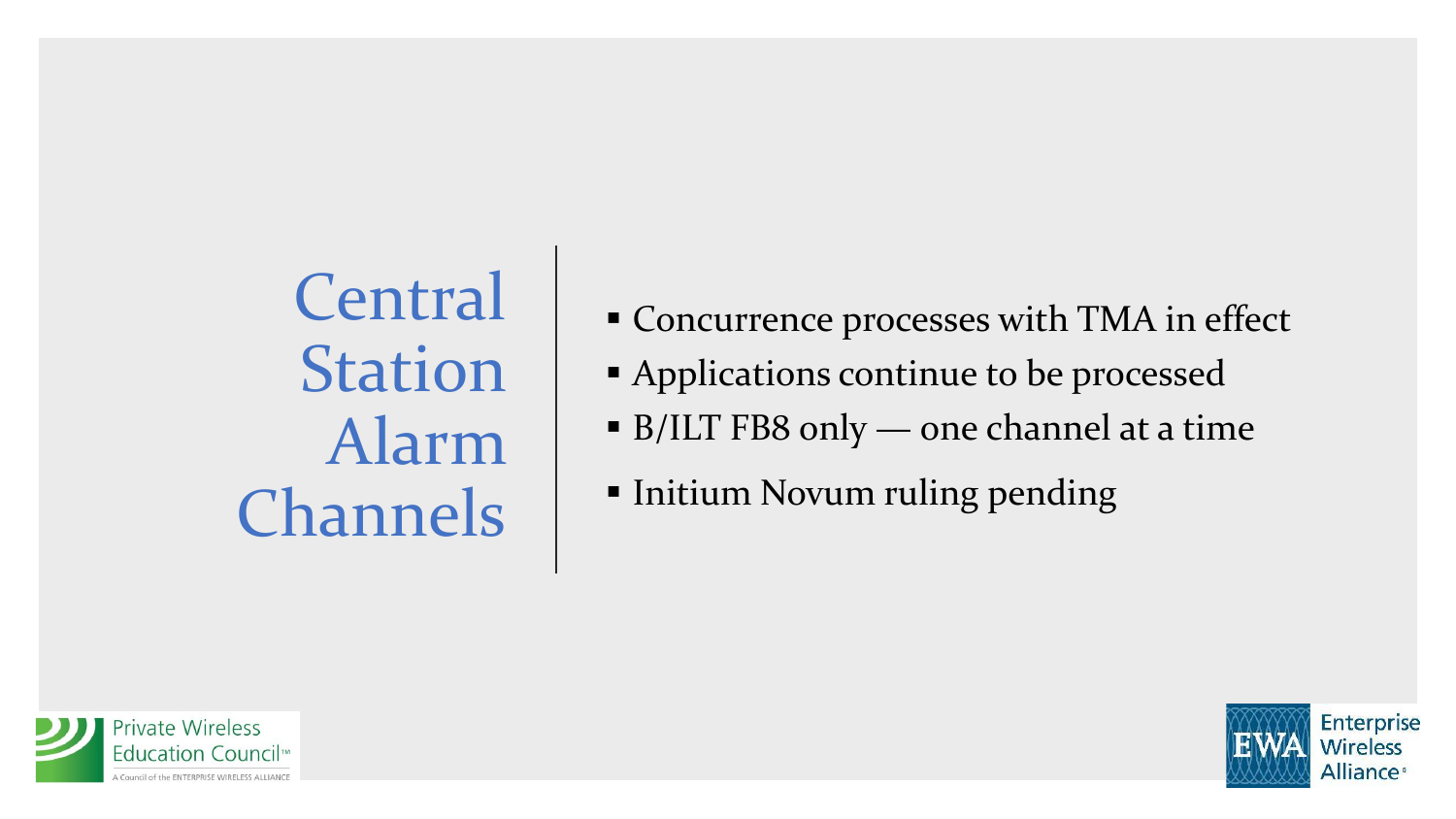### Frequency Coordination Policies

- FCC meeting to be held with B/ILT FACs to improve communications and reduce application returns
- **PRM to request rule change limiting mobile** only primary protection to a maximum 80 km area of operation
- **PRM to request modification of safe harbor** table
- Meeting and PRM (January 2020)



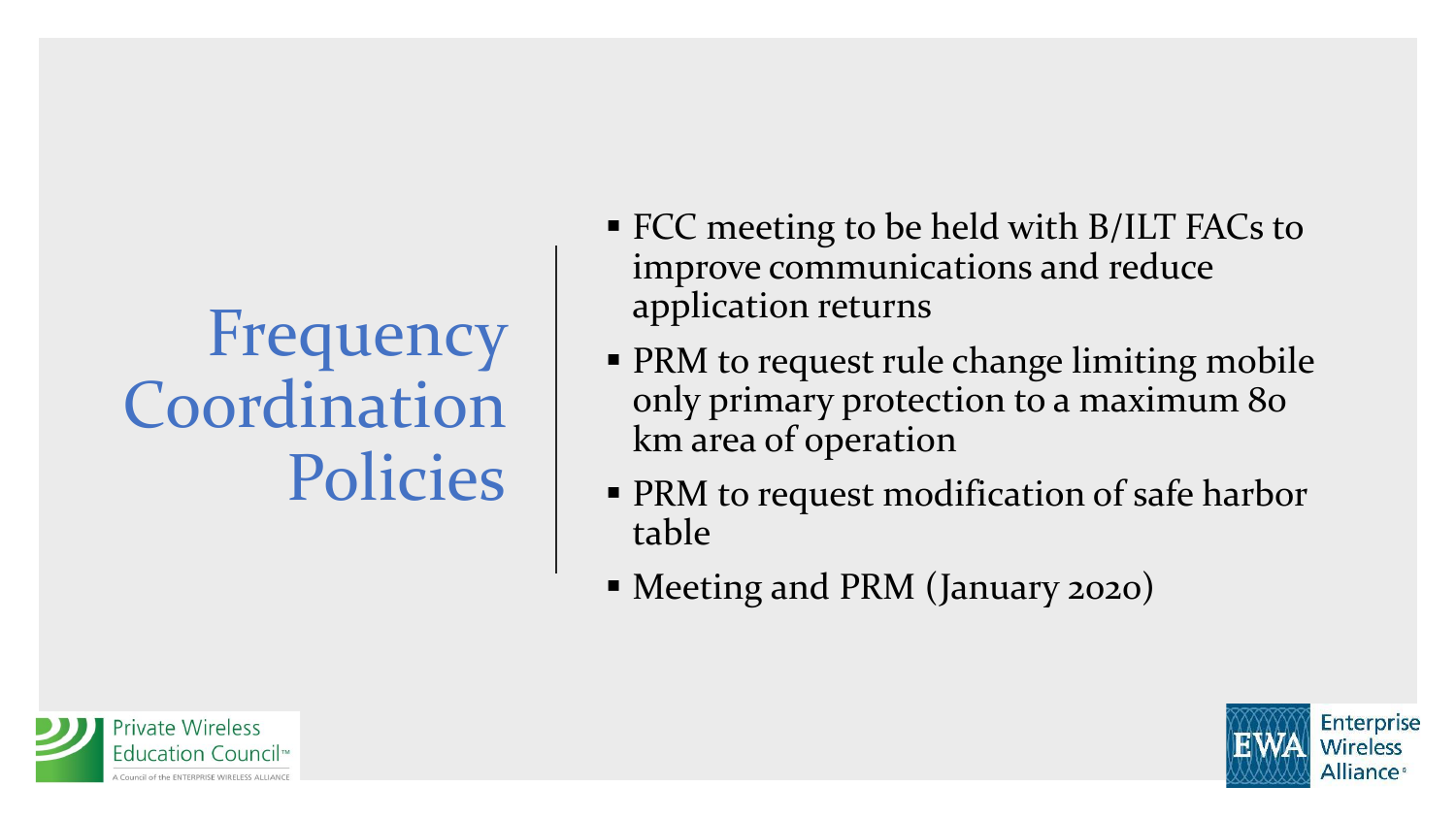## **Other** Matters

- $\blacksquare$  4.9 GHz use expansion
- 6 GHz sharing with unlicensed devices
- **TV Channel 14 interference**



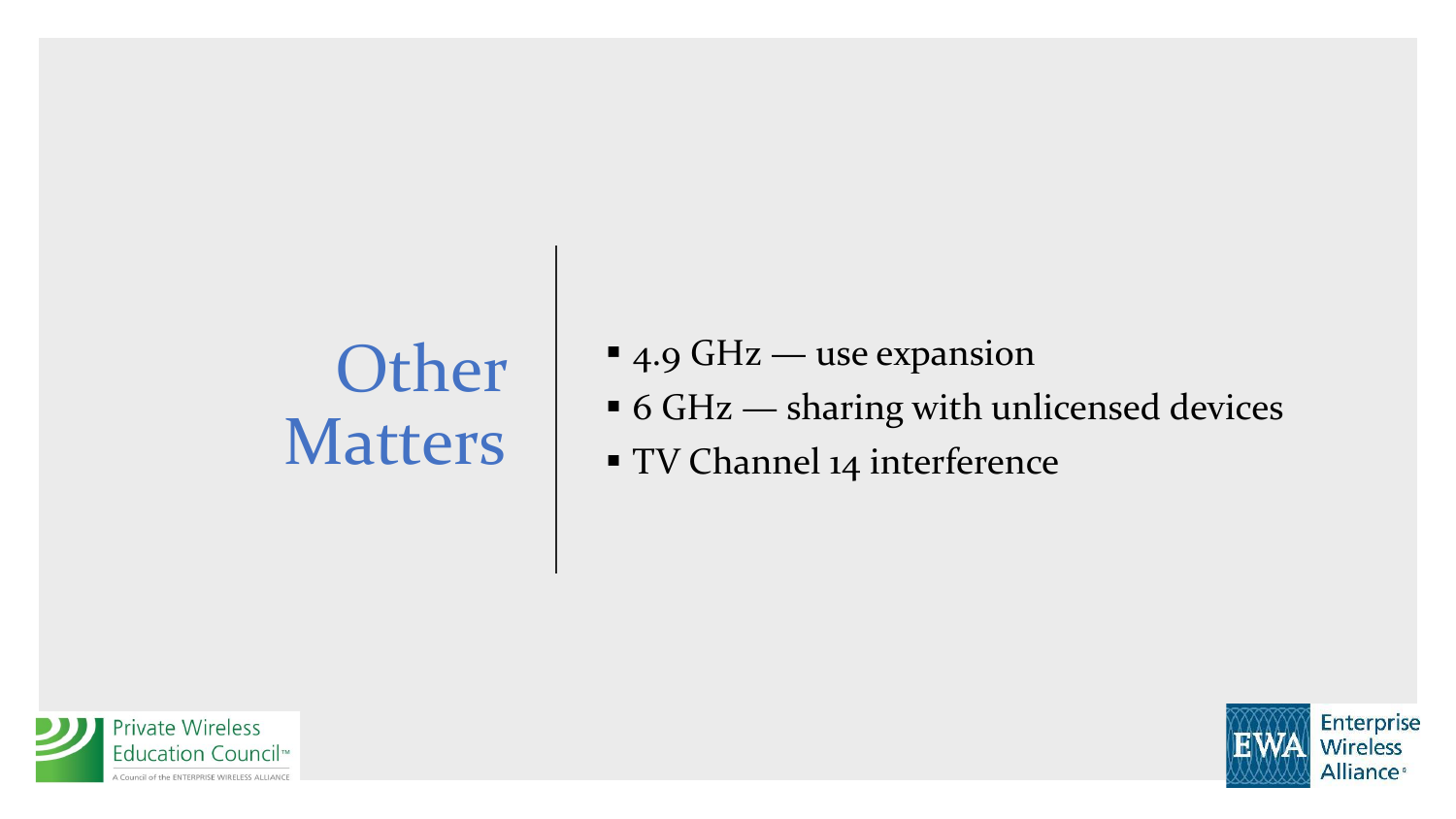## Planned Webinars

- 900 MHz Broadband Implementation
- **Example 21 Citizens Broadband Radio Service Opportunities**
- **EXPACCESSING 800 MHz Interstitial Channels**
- Cevo Enhancements
- New EWA services Spectrum Intel, EWA Connect and License Bank
- **· FCC Licensing 101**